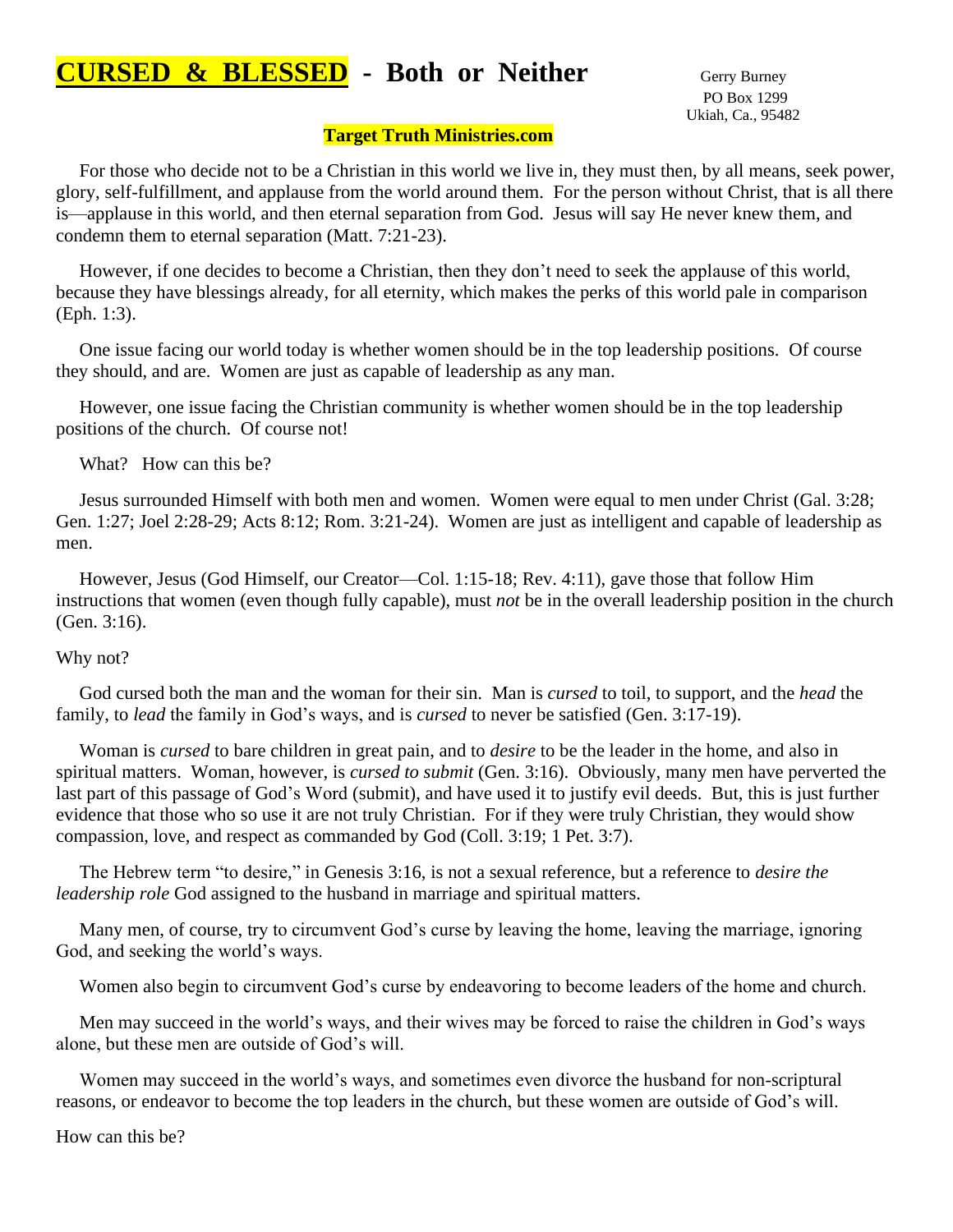Man's sin is that he disobeyed God. Adam did not listen to God. Instead, he listened to Eve, and he did not take a stand for God. Had Adam reasoned with Eve, denied Satan, and submitted to God, then we would not be having this discussion. But, Adam did what men generally do, he went along with the woman, and allowed himself to be swayed to put God aside (Gen. 3:17-19).

 Woman's sin is that she disobeyed God, after being deceived by Satan. She listened to Satan over God. Had Eve reasoned with Adam, and submitted to God, we would not be having this discussion.

All humans, both men and women, have sinned against God (Rom. 3:10-12, 23, 5:12).

 It is not that women are less intelligent or less capable of leadership—quite the opposite. It is because women, in general, are so influential over men, that God cursed women to *desire* the top leadership role, but instead of acting on that desire, to submit, or be out of God's will.

And, like it or not, men are cursed to lead, and toil, or be out of God's will.

 Women are to submit in spiritual matters, because Jesus, the Creator, said so (Gen. 3:16; Col. 3:18-25; 1 Tim. 2:11-15, 3:1-12; Titus 2:1-15; 1 Pet. 3:1-7).

 The issue is not whether men are better—they're not. Rather, the problem is that men, in general, are weak where women are concerned. Women, in general, are so influential over a man's will, that God cursed the woman's influence in the area of leadership in the home and church.

We must note that this by no means restricts women from achieving whatever level of authority they aspire to in the world, outside the home and church. God's curse, or restriction, is only in spiritual matters.

 Today, however, women have abandoned God's commands, because men have abandoned God's commands. Ironically, the men have led in this abandonment by shirking their responsibility, and women have abandoned their responsibility by stepping into the area God forbid.

 Statistics compiled by the *Barna Survey* (2004), show that women are 100 % more likely than men to be involved in church discipleship. Women are increasing in the clergy, and many predict that the clergy will be predominantly a woman's profession by 2025. Today, in the mainline church, the seminaries have a female majority.

 The *Barna Survey* also shows that about two-thirds of church members nationwide are women. The reason many women in the church (founded by Jesus Christ), don't leave is because they submit to God (even His curse), and are patiently waiting for Jesus' return. Whereas, many men have left the church, abandoned their responsibility, and at the same time, they have left God's will.

 Some speculate the reason so many women are in church, and men are not, it would seem, is that women are spiritually stronger, and men, today, are spiritually weak. However, this is not the case. Rather, it is that, once again, *just as in Eden*, men who call themselves followers of God (Christians), have abandoned their role, as laid down by God (Gen. 3:16).

 The Christian man is the one who is, once again, directly disobeying God, *just as in Eden*. By not stepping up to his responsibility as leader, as laid out in God's plan for His followers in Eden, such men are out of God's will.

 The Christian woman who takes a leadership role is also out of God's will. She sees the opportunity to serve as a head authority, sees doors seemingly opening, but in reality, in God's plan, she has been, once again, deceived into disobeying God's plan, *just as in Eden* (see the book **Eden to Evil** @ **Target Truth Ministries.com**). The reason many women argue for leadership in the church is because they will not submit to God, and His command. They are deceived by pride and ambition in today's world (Gen. 3:16).